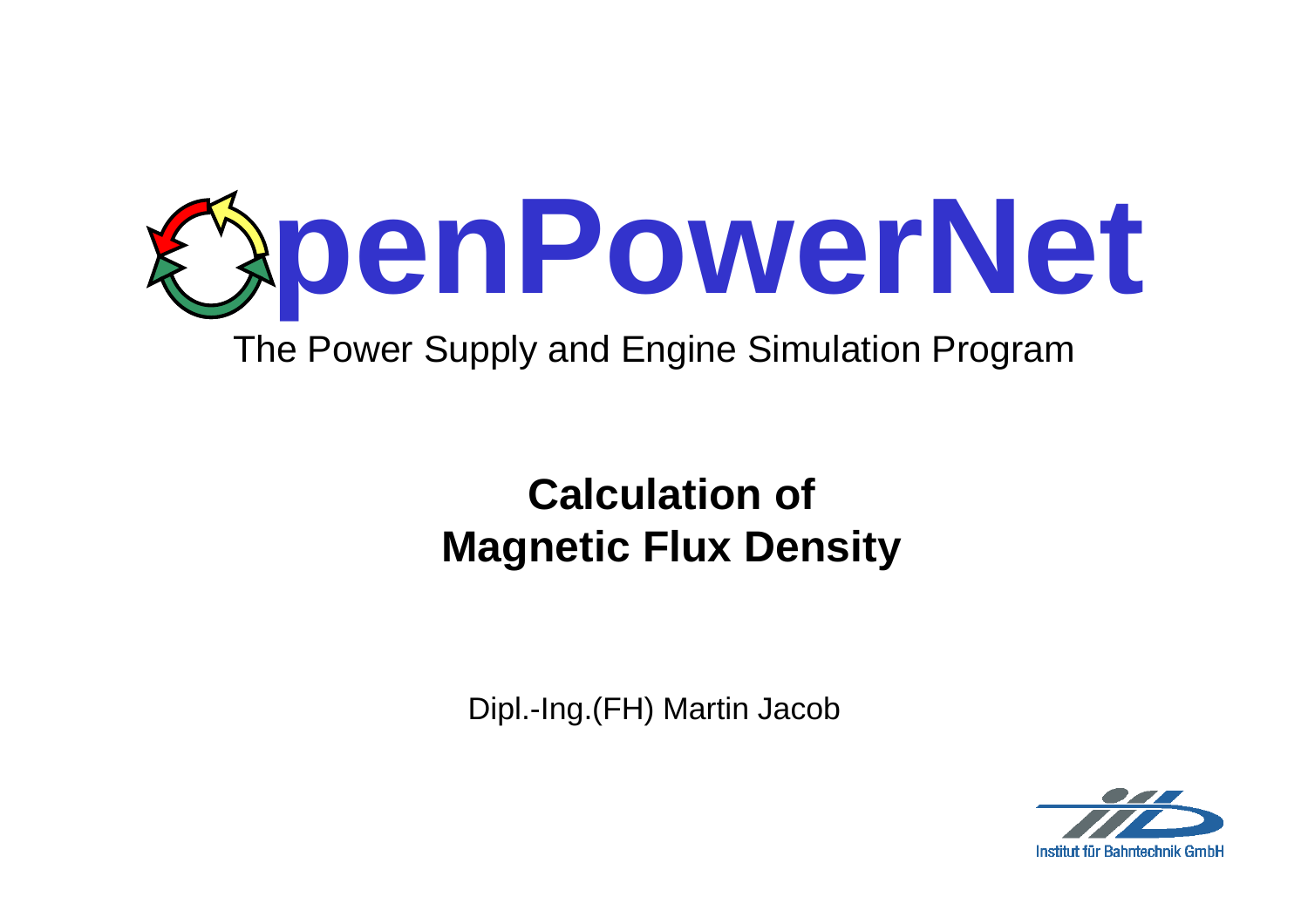

#### **Calculation of magnetic flux density**

- 1. Simulation with OpenTrack and OpenPowerNet.
- 2. Determination of maximum sum catenary current at given position.
- 3. Calculation of magnetic flux density at the time of maximum sum catenary current.
- 4. Additional analysis of maximum magnetic flux density at specified point.

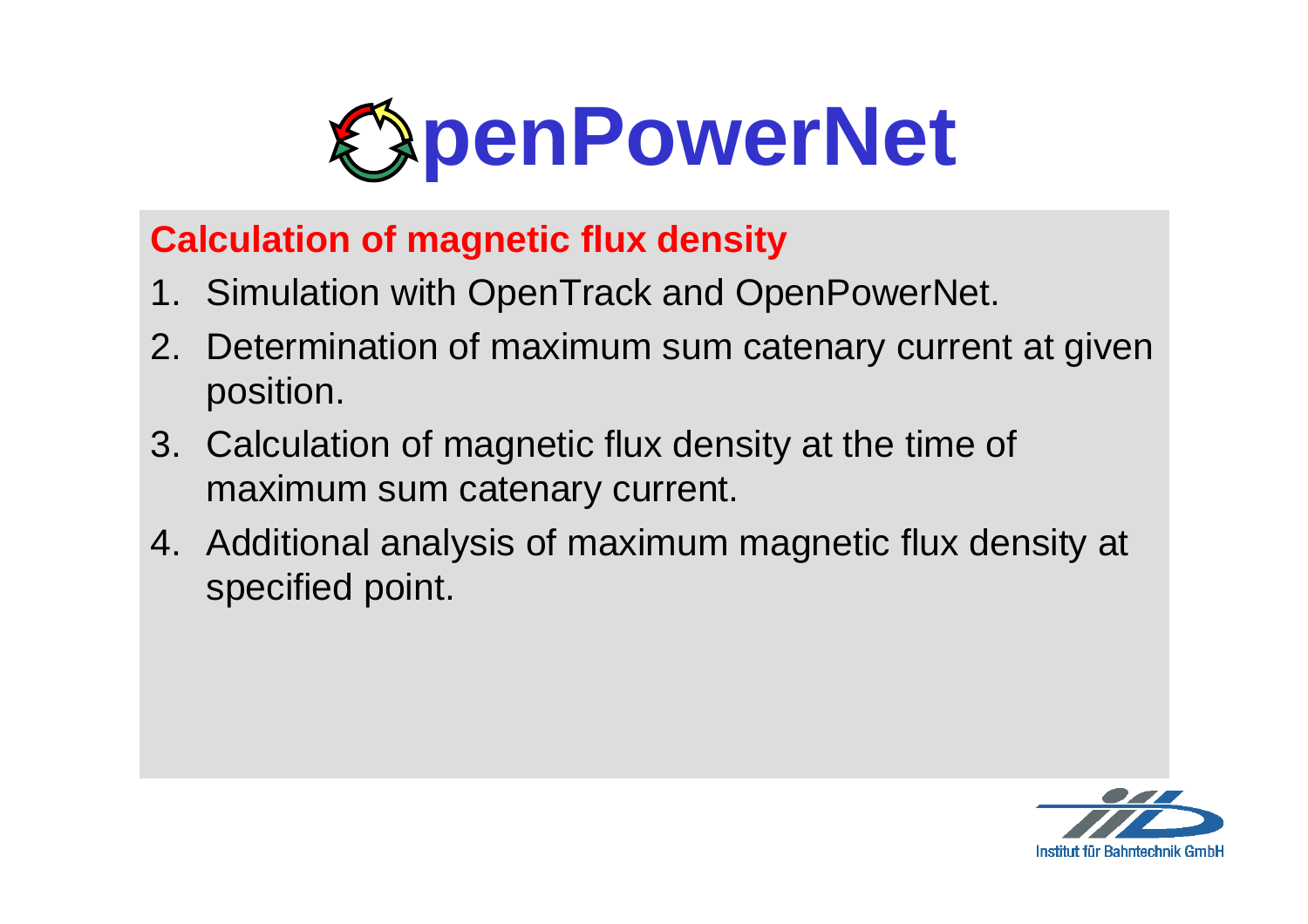



**OpenTrack infrastructure**



1. Simulation with OpenTrack and OpenPowerNet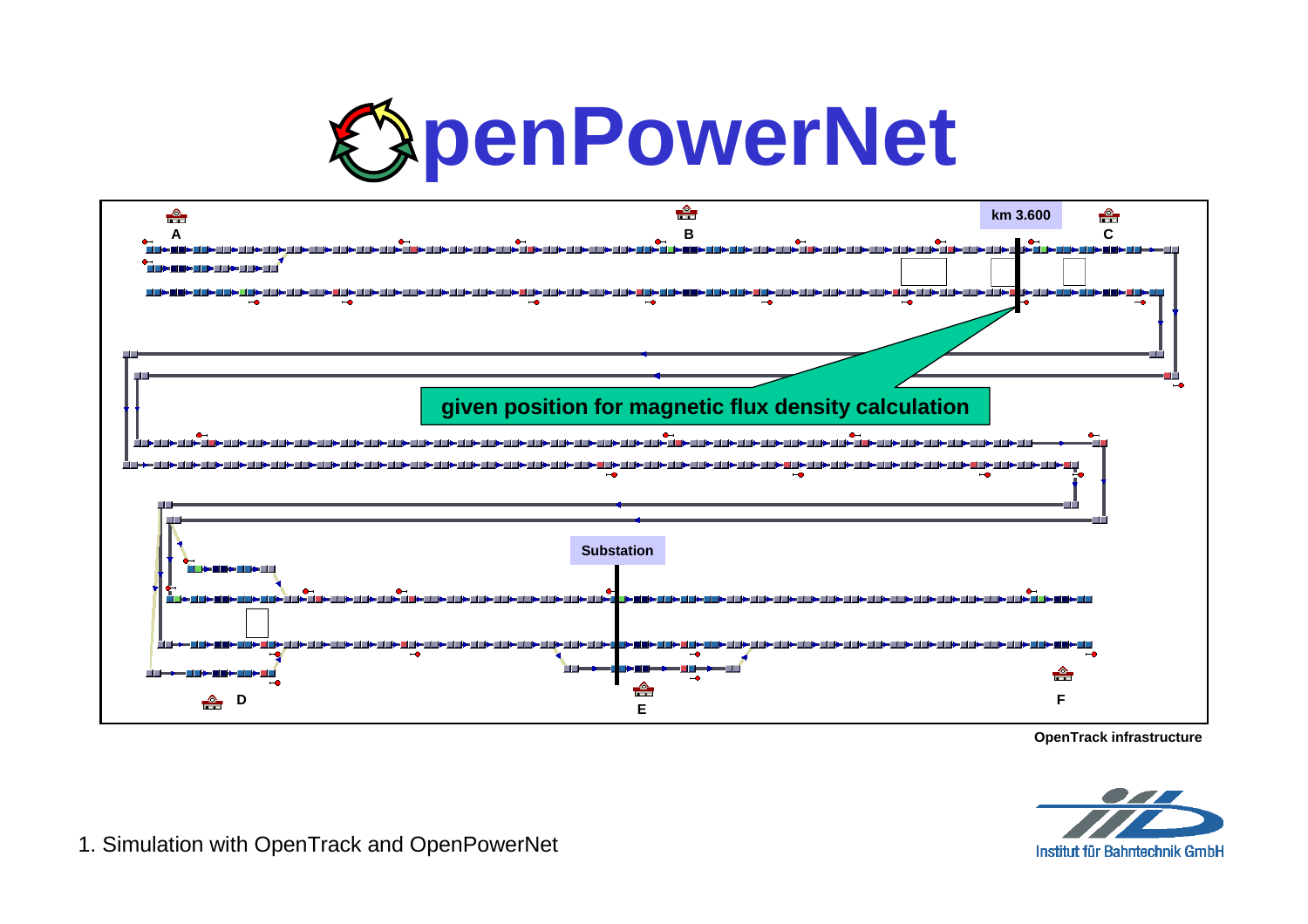

**sum catenary currents at km 3.6**



2. Determination of maximum sum catenary current at given position (**km 3.600**)

Institut für Bahntechnik GmbH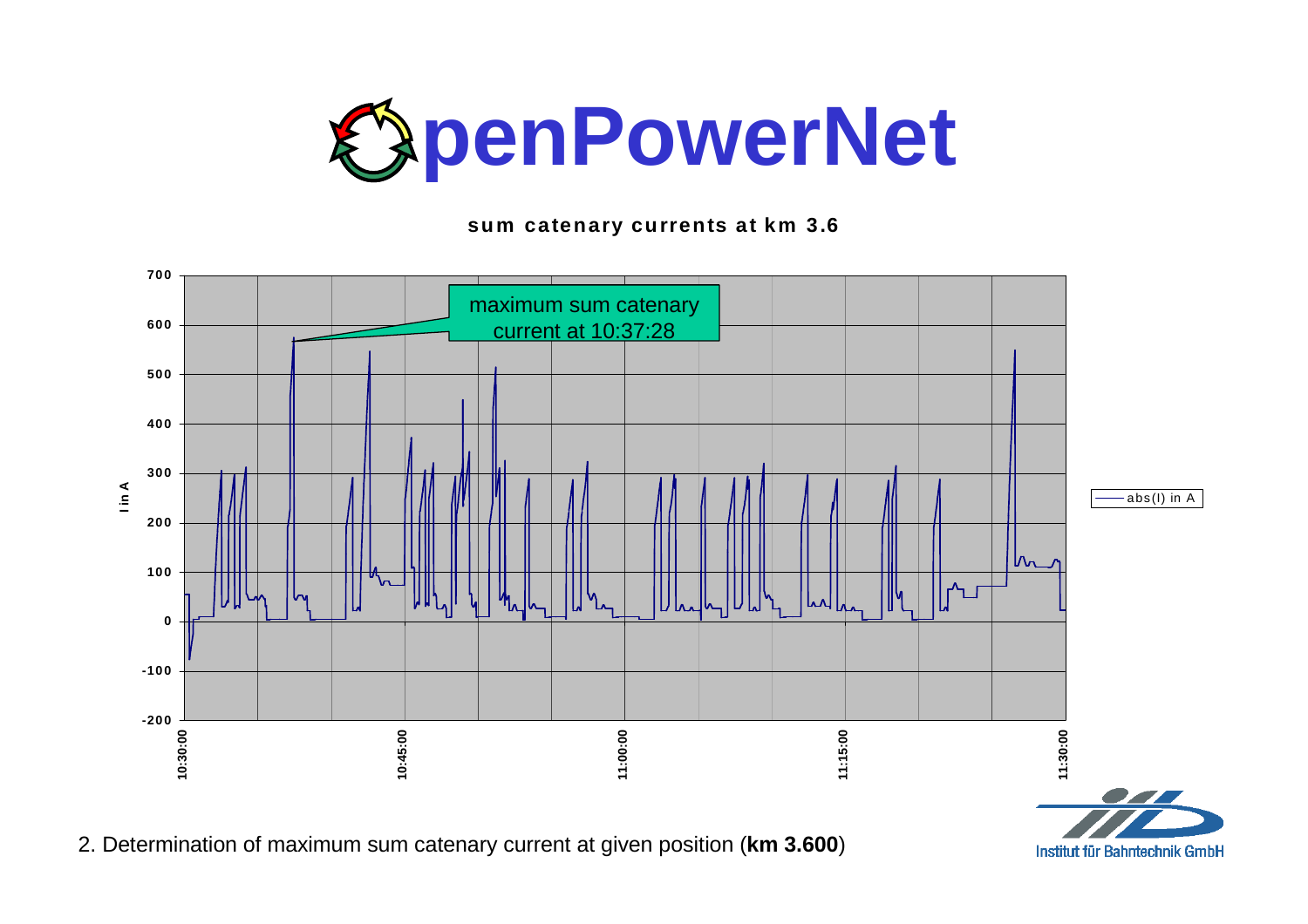



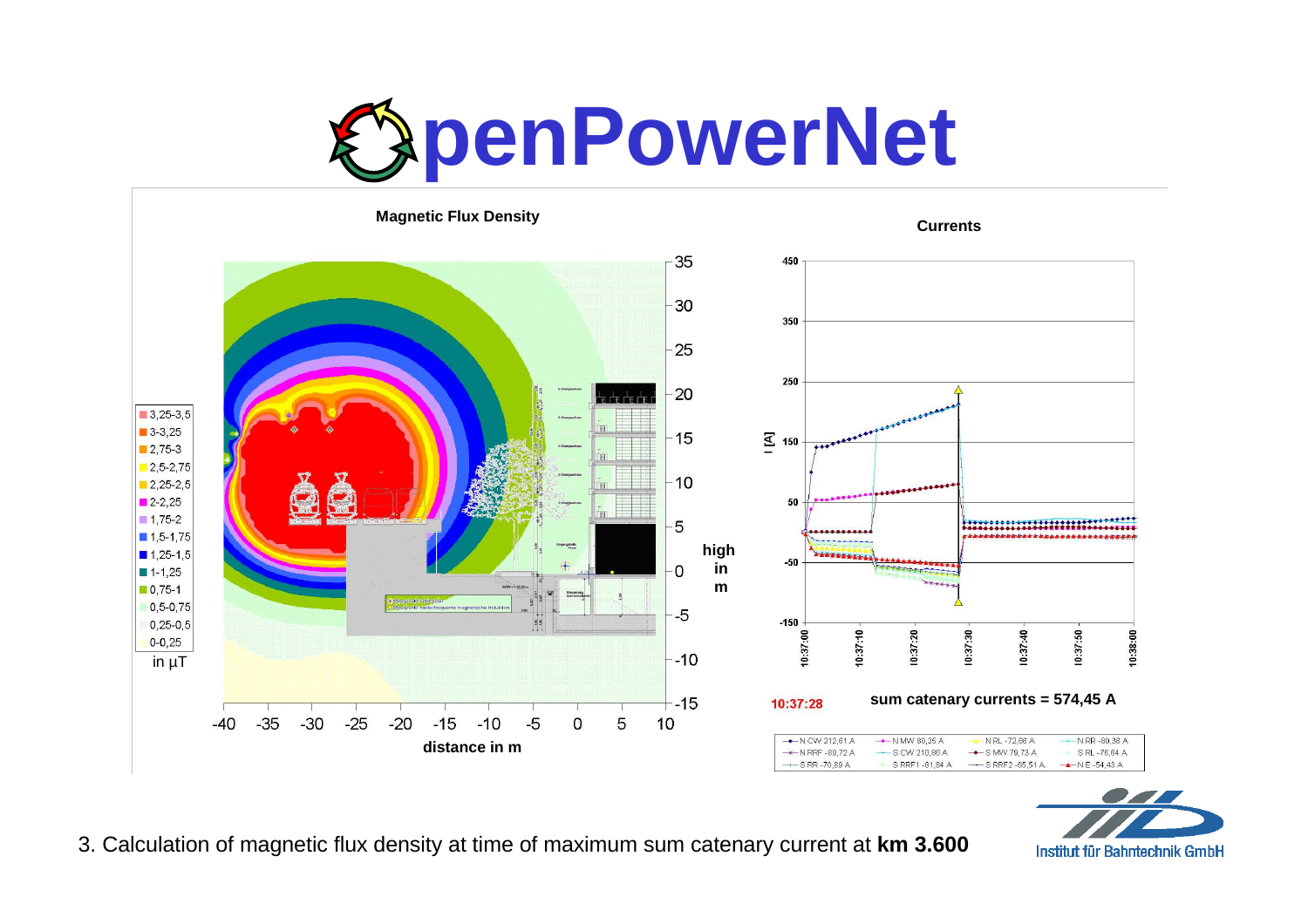

## **Additional analysis of maximum magnetic flux density at specified point**

Check of magnetic flux density at each time of current peaks.

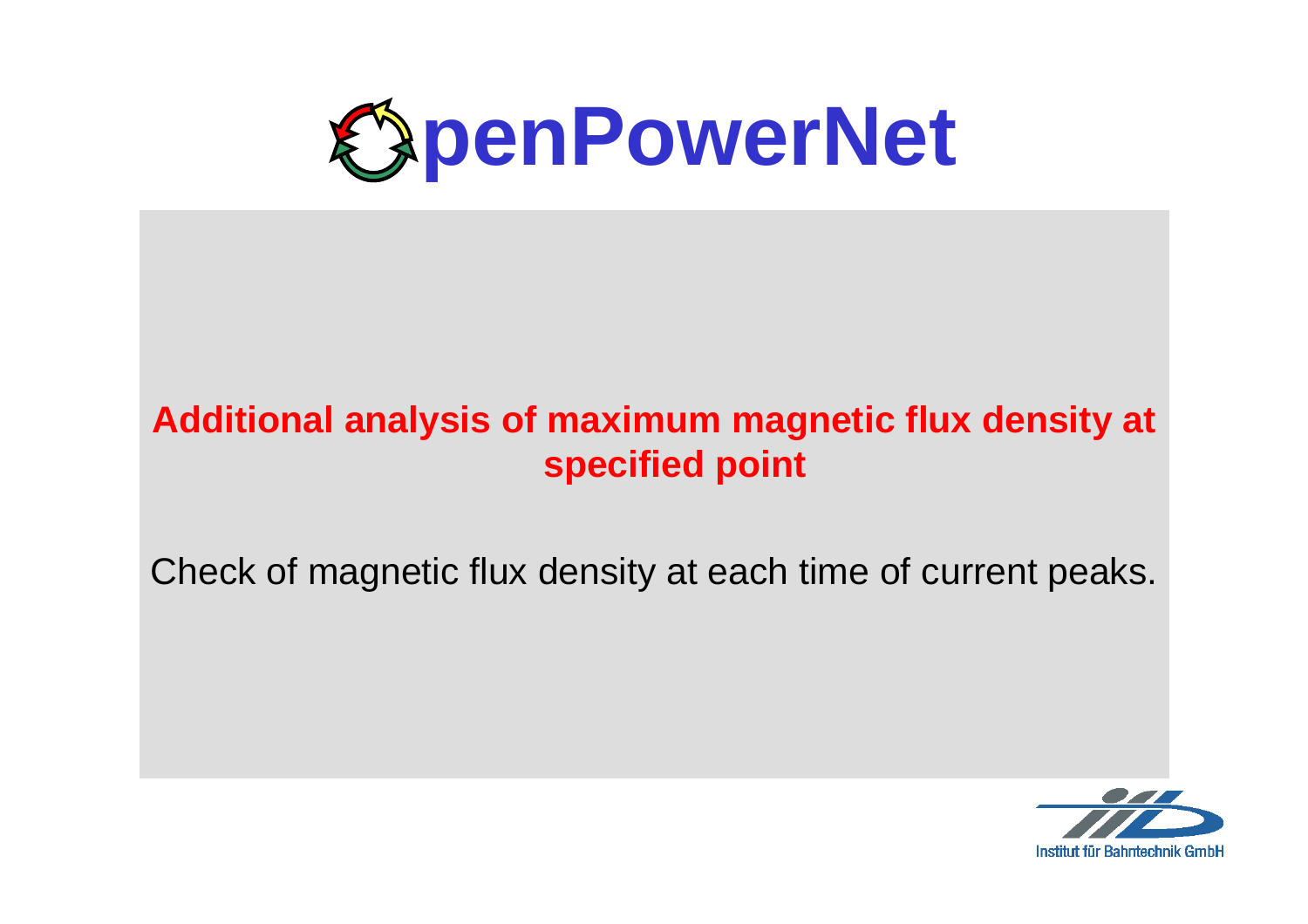

**sum catenary currents at km 3.6**



4. Determine time of peak sum catenary current at given position (**km 3.600**)

Institut für Bahntechnik GmbH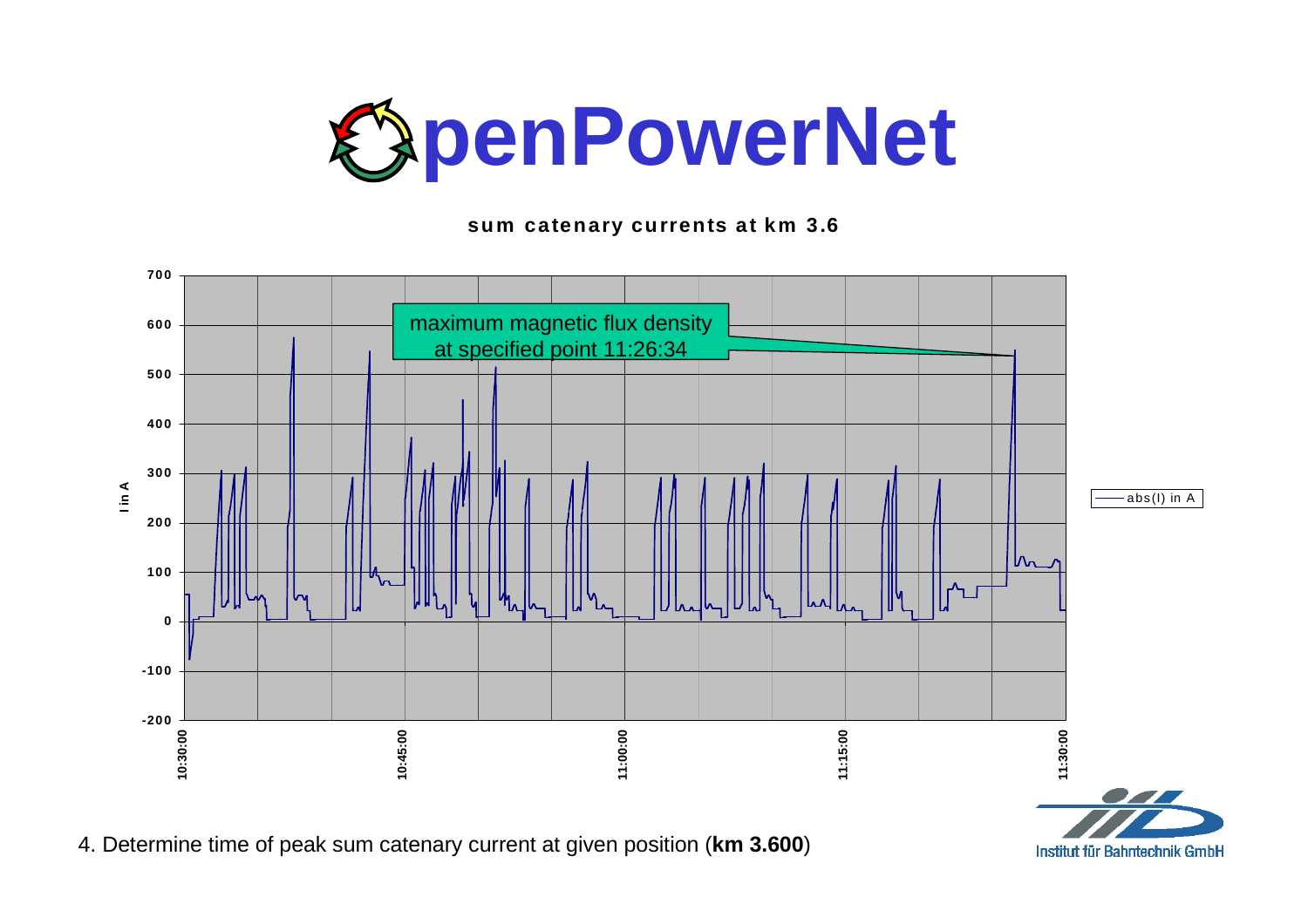





4. Calculation of magnetic flux density at time of peak sum catenary current at **km 3.600**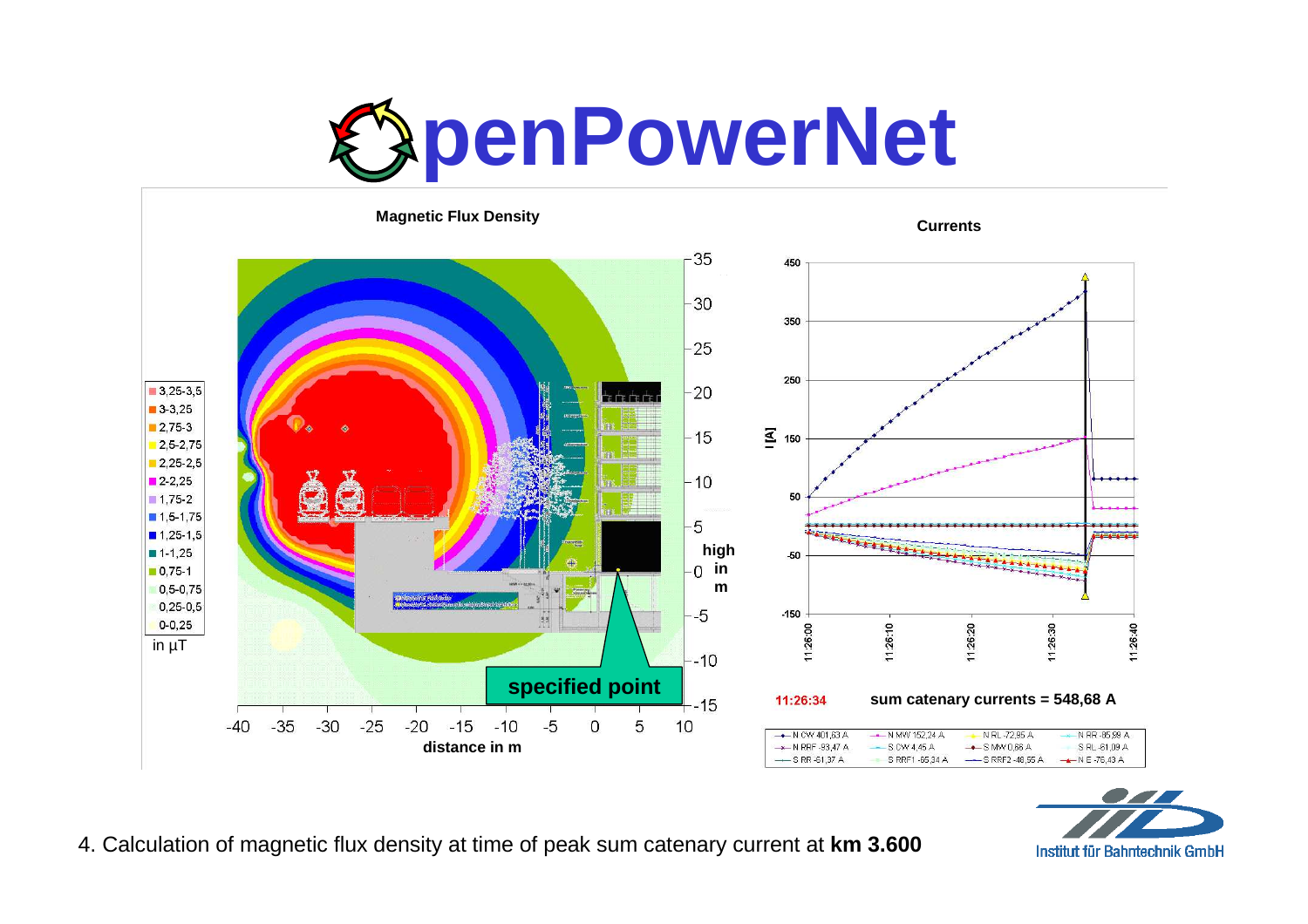

#### **Simulated magnetic flux density at specified point**

|                     | Simulated magnetic flux density in µT |  |
|---------------------|---------------------------------------|--|
| maximum sum current | 0.46                                  |  |
| maximum value       | 0.73                                  |  |

- • Maximum sum catenary current does not correspond with maximum value of magnetic flux density, caused by complex combinations.
- • It is possible to determine the maximum magnetic flux density because of the calculated data by OpenPowerNet.

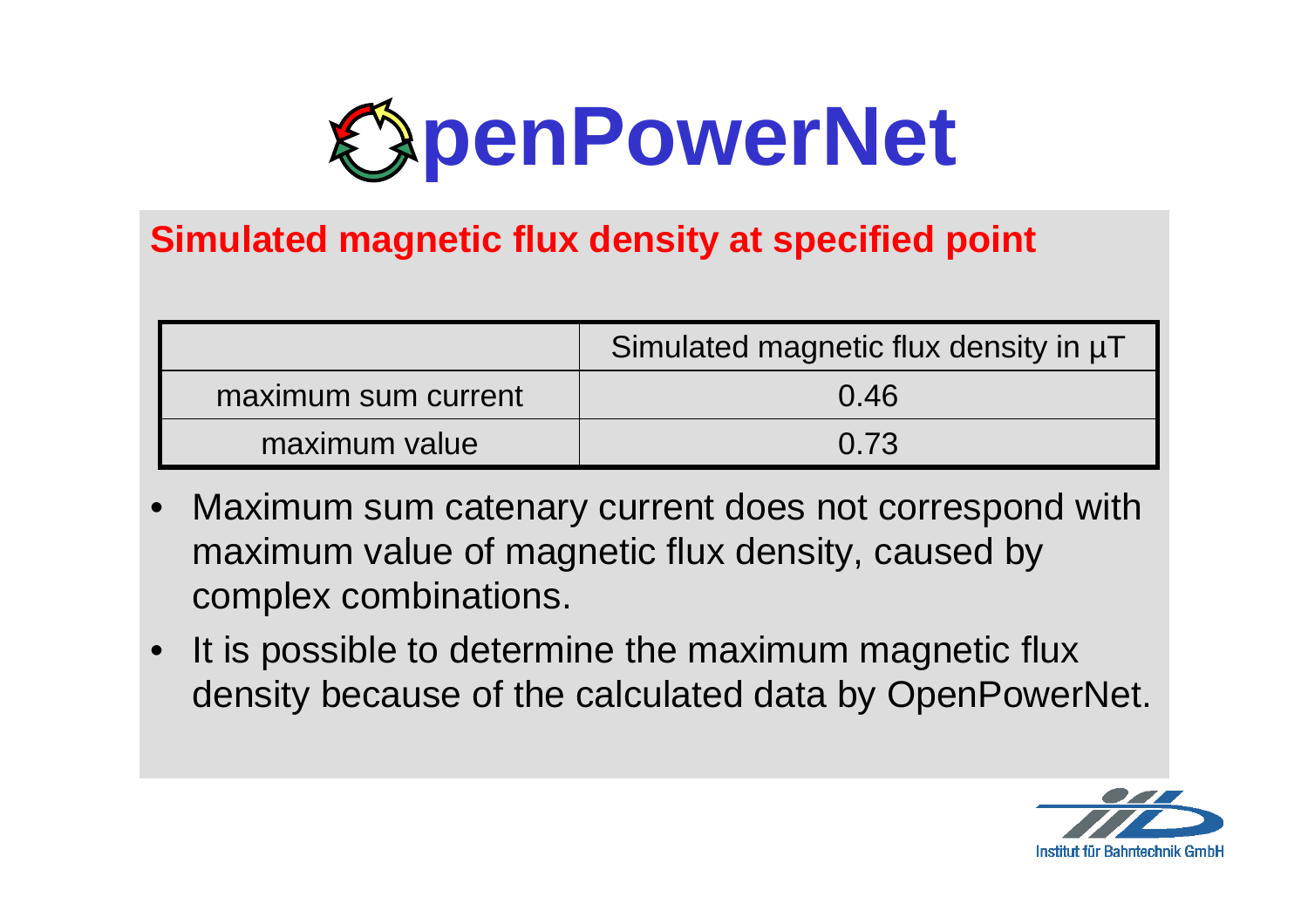

### **Verification of calculation results by measurement**

### by use of scheduled timetable and estimated train characteristics

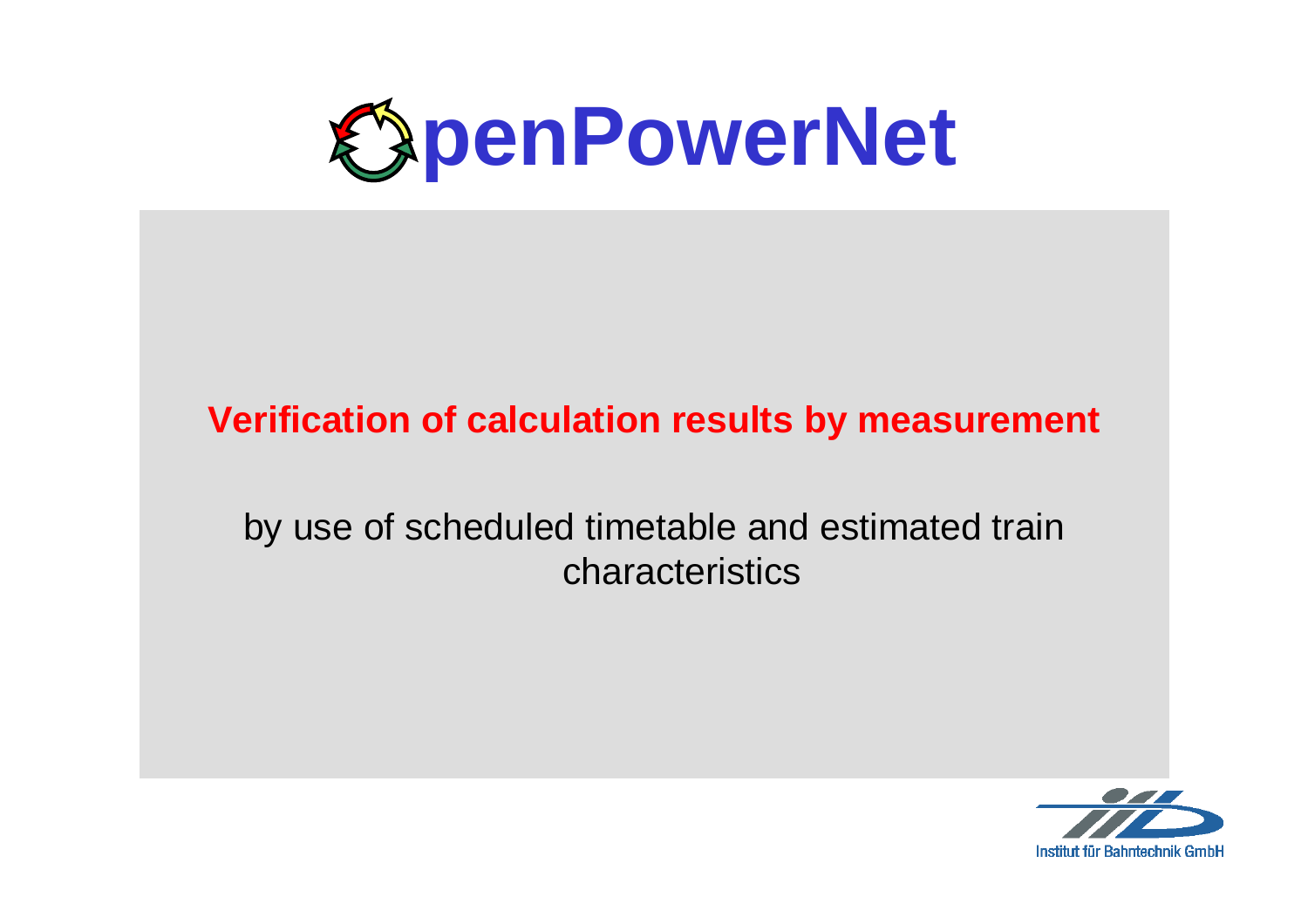

#### **Com pare M easured and Sim ulated Currents at Substaion**



Compare measured and simulated currents at **substation**

Institut für Bahntechnik GmbH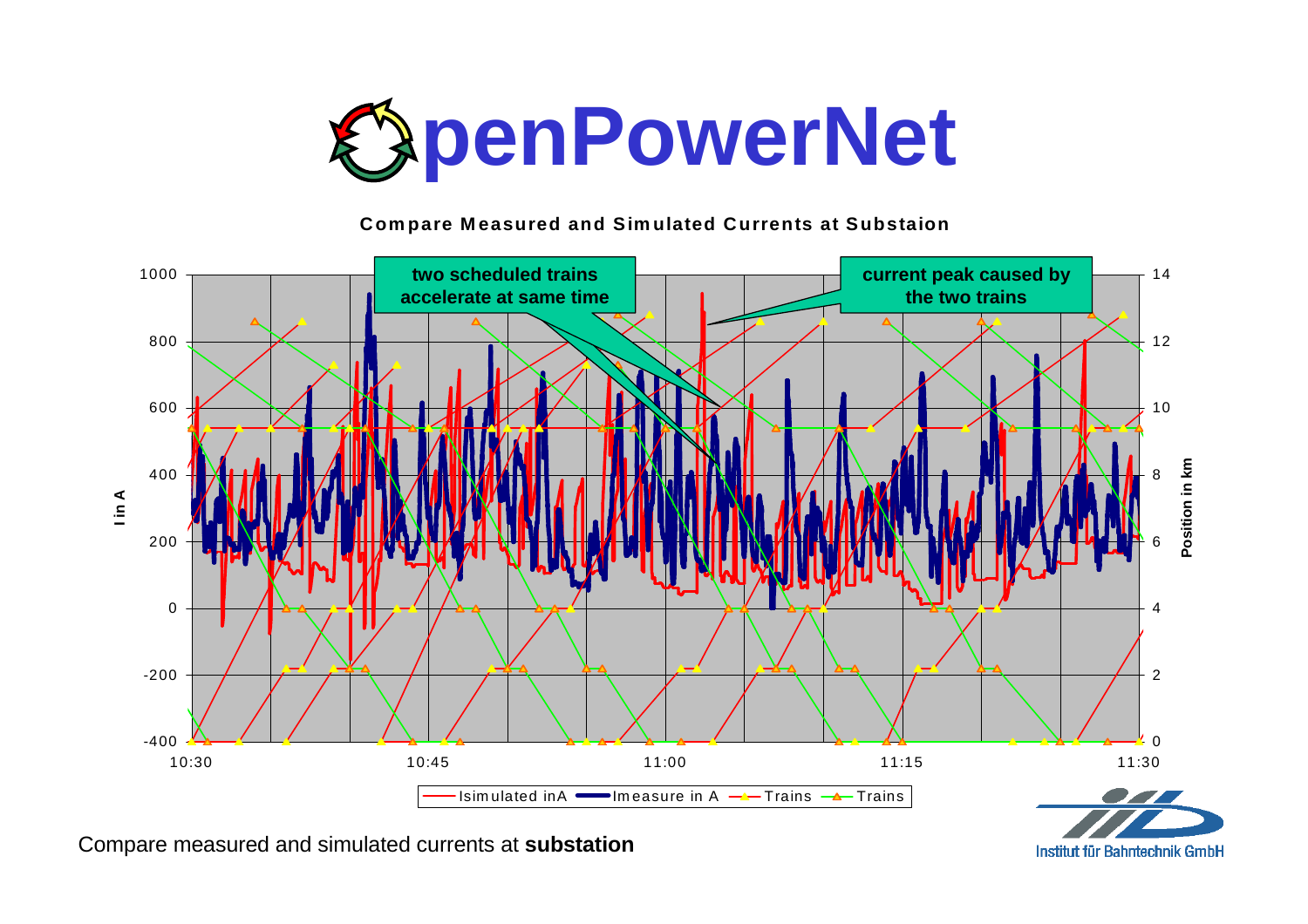

#### **Compare Measured and Simulated Currents at Substation**

- Different time characteristic because of slightly delayed trains compared with scheduled timetable
- •Similarly values of current peaks
- •About same base load current
- •Same characteristic of measured and simulated currents